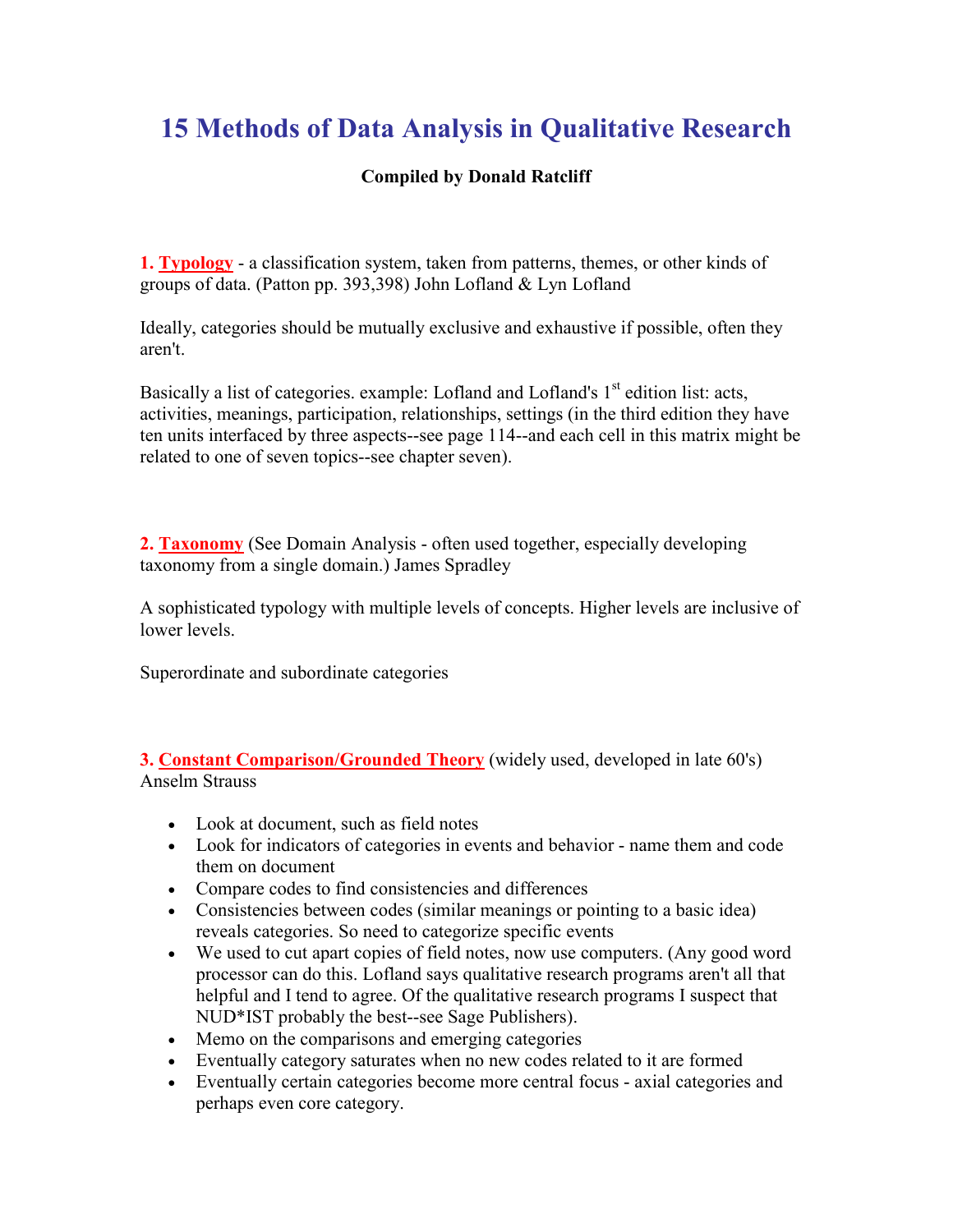4. Analytic Induction (One of oldest methods, a very good one) F. Znaniecki, Howard Becker, Jack Katz. I wrote a paper on the topic.

Look at event and develop a hypothetical statement of what happened. Then look at another similar event and see if it fits the hypothesis. If it doesn't, revise hypothesis.

Begin looking for exceptions to hypothesis, when find it, revise hypothesis to fit all examples encountered. Eventually will develop a hypotheses that accounts for all observed cases.

5. Logical Analysis/Matrix Analysis An outline of generalized causation, logical reasoning process, etc.

Use flow charts, diagrams, etc. to pictorially represent these, as well as written descriptions.

Matthew Miles and Huberman gives hundreds of varieties in their huge book *Qualitative* Data Analysis, 2<sup>nd</sup> ed.

**6. Quasi-statistics** (count the  $\#$  of times something is mentioned in field notes as very rough estimate of frequency) Howard Becker

Often enumeration is used to provide evidence for categories created or to determine if observations are contaminated. (from LeCompte and Preissle).

7. Event Analysis/Microanalysis (a lot like frame analysis, Erving Goffman) Frederick Erickson, Kurt Lewin, Edward Hall.

Emphasis is on finding precise beginnings and endings of events by finding specific boundaries and things that mark boundaries or events. Specifically oriented toward film and video. After find boundaries, find phases in event by repeated viewing.

8. Metaphorical Analysis (usually used in later stages of analysis) Michael Patton, Nick Smith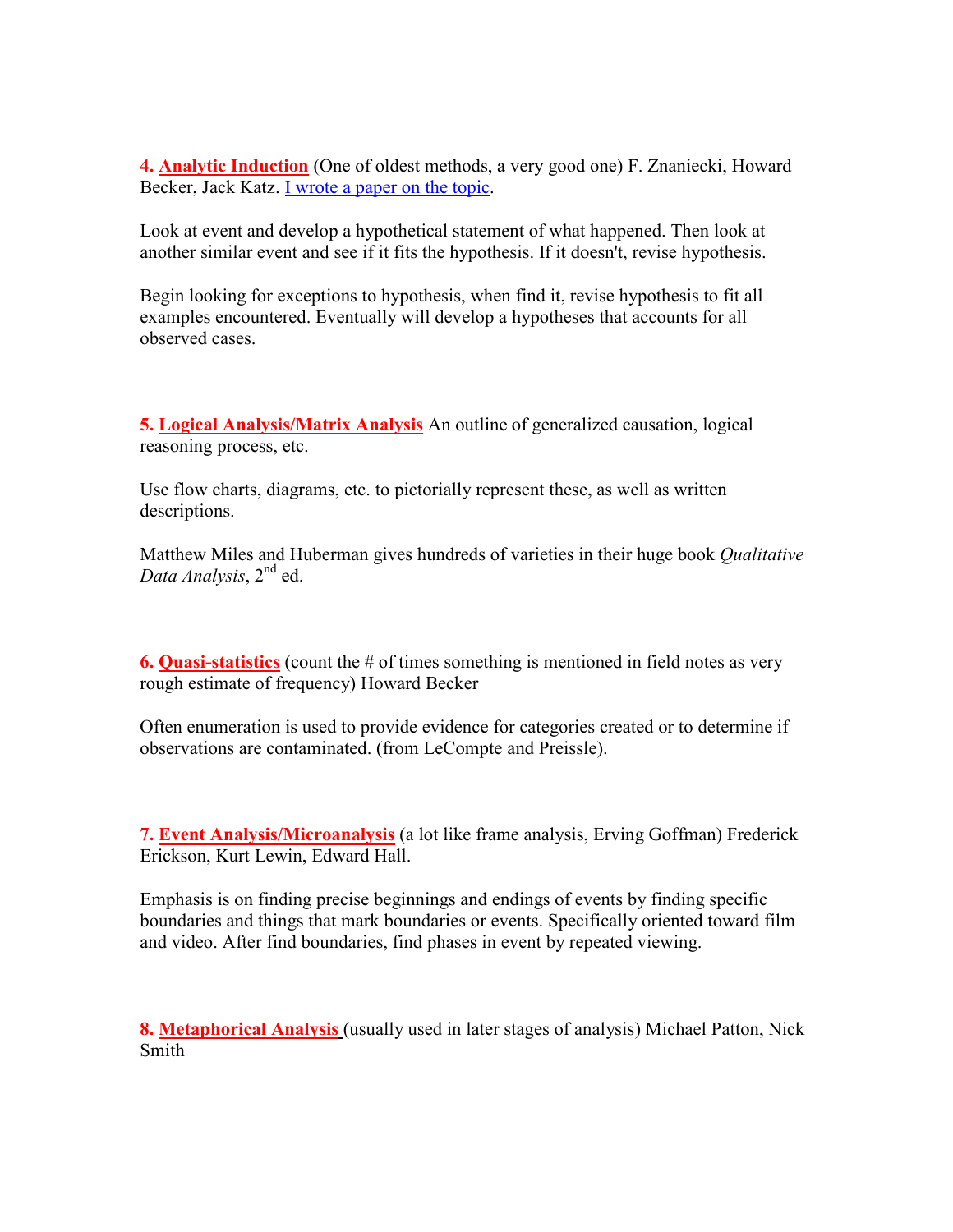Try on various metaphors and see how well they fit what is observed. Can also ask participant for metaphors and listen for spontaneous metaphors. "Hallway as a highway." Like highway in many ways: traffic, intersections, teachers as police, etc.

Best to check validity of metaphor with participants - "member check".

9. Domain Analysis (analysis of language of people in a cultural context) James Spradley

Describe social situation and the cultural patterns within it. Semantic relationships.

Emphasize the meanings of the social situation to participants. Interrelate the social situation and cultural meanings.

Different kinds of domains: Folk domains (their terms for domains), mixed domains, analytic domains (researcher's terms for domains).

- select semantic relationships
- prepare domain analysis worksheet
- select sample of field notes (statements of people studied)
- look for broad and narrow terms to describe semantic relationships
- formulate questions about those relationships
- repeat process for different semantic relationship
- list all domains discovered

10. Hermeneutical Analysis (hermeneutics = making sense of a written text) Max Van Manen

Not looking for objective meaning of text, but meaning of text for people in situation. Try to bracket self out in analysis - tell their story, not yours. Use their words, less interpretive than other approaches.

Different layers of interpretation of text. Knowledge is constructed – we construct meaning of text (from background and current situation - Social construction because of influence of others - symbolic interactionism)

Use context - time and place of writing - to understand. What was cultural situation?

 Historical context. Meaning resides in author intent/purpose, context, and the encounter between author and reader - find themes and relate to dialectical context. (Some say authorial intent is impossible to ascertain.)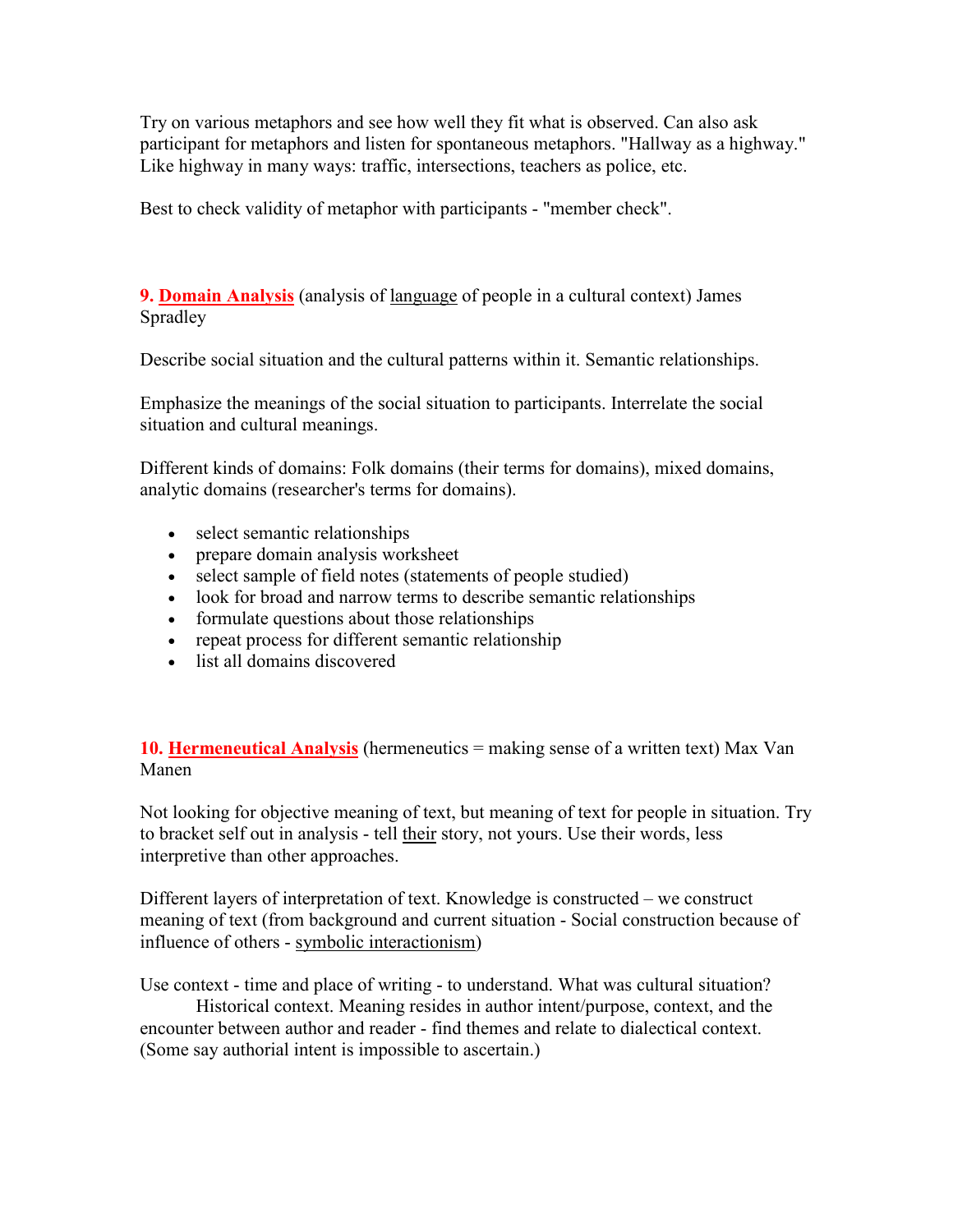Videotape - probably needs to be secondary level of analysis. Get with another person who is using another method and analyze their field notes.

11. Discourse analysis (linguistic analysis of ongoing flow of communication) James Gee

Usually use tapes so they can be played and replayed. Several people discussing, not individual person specifically. Find patterns of questions, who dominates time and how, other patterns of interaction.

12. Semiotics (science of signs and symbols, such as body language) Peter Manning

Determine how the meanings of signs and symbols is constructed. Assume meaning is not inherent in those, meaning comes from relationships with other things. Sometimes presented with a postmodernist emphasis.

13. Content Analysis (not very good with video and only qualitative in development of categories - primarily quantitative) (Might be considered a specific form of typological analysis) R. P. Weber

Look at documents, text, or speech to see what themes emerge. What do people talk about the most? See how themes relate to each other. Find latent emphases, political view of newspaper writer, which is implicit or look at surface level - overt emphasis.

Theory driven - theory determines what you look for. Rules are specified for data analysis.

Standard rules of content analysis include:

- How big a chunk of data is analyzed at a time (a line, a sentence, a phrase, a paragraph?) Must state and stay with it.
- What are units of meaning?, the categories used. Categories must be:
	- 1. Inclusive (all examples fit a category)
	- 2. Mutually exclusive
- Defined precisely: what are properties
- All data fits some category (exhaustive)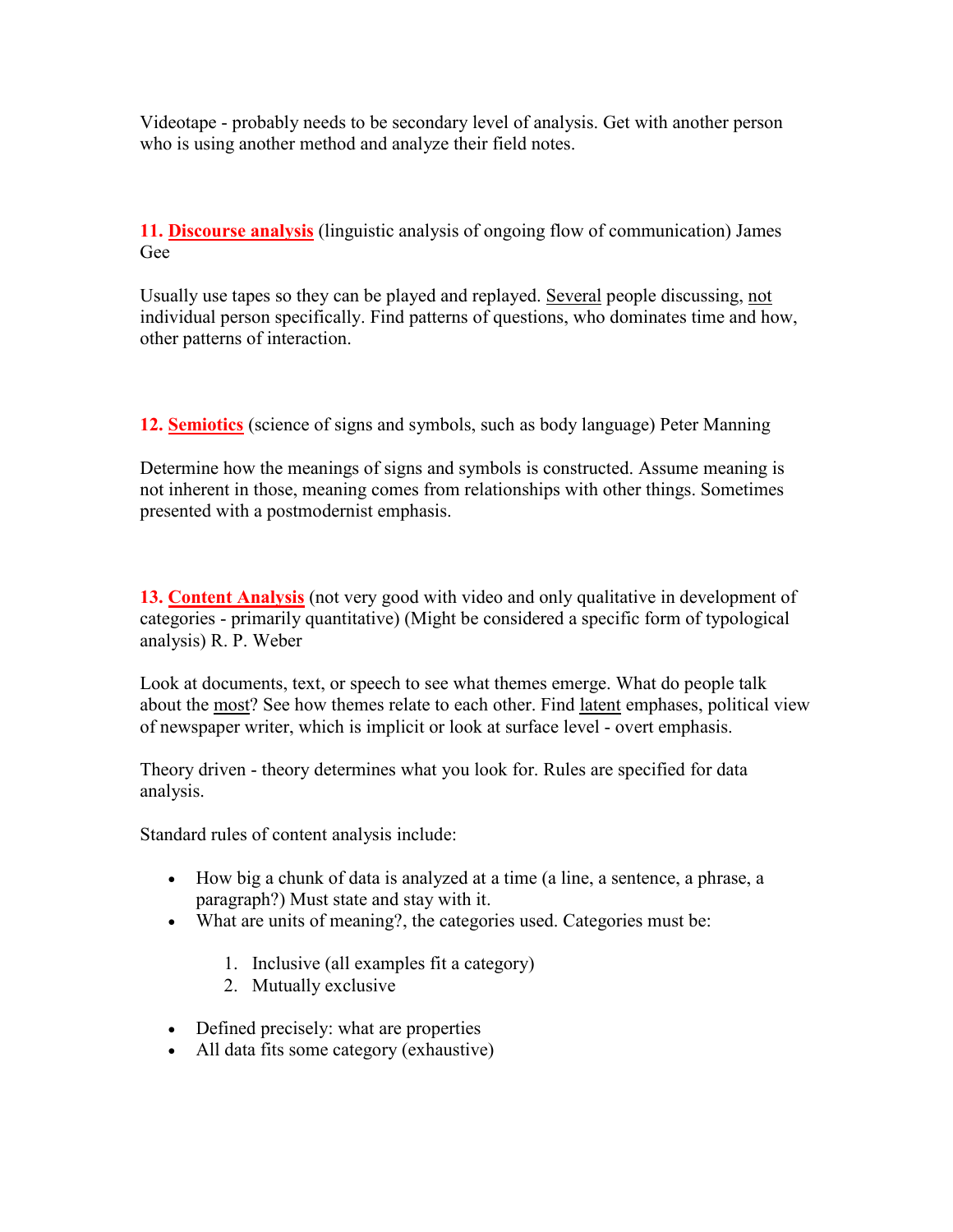Also note context. Start by reading all way through, then specify rules. Could have emergent theory, but usually theory-driven. After determine categories, do the counting how often do categories occur. Most of literature emphasizes the quantitative aspects.

Originated with analyzing newspaper articles for bias - counting things in print. Very print oriented - can it be adapted for visual and verbal?

14. Phenomenology/Heuristic Analysis (phenomenological emphasis - how individuals experience the world) Clark Moustakas

Emphasizes idiosyncratic meaning to individuals, not shared constructions as much. Again, try to bracket self out and enter into the other person's perspective and experience. Emphasizes the effects of research experience on the researcher-personal experience of the research. How does this affect me as researcher. Much like hermeneutical analysis, but even more focused on the researcher's experience. Some use the term "phenomenology" to describe the researcher's experience and the idea that this is all research is or can ever be (see Lofland and Lofland, p. 14).

15. Narrative Analysis (study the individual's speech) Catherine Reisman

Overlaps with other approaches. (Is it distinctive?) Discourse analysis looks at interaction, narrative is more individual)

The story is what a person shares about self. What you choose to tell frames how you will be perceived. Always compare ideas about self. Tend to avoid revealing negatives about self. Might study autobiographies and compare them.

- context-situation
- core plot in the story told about self
- basic actions

Narrative analysis could involve study of literature or diaries or folklore.

## **References**

Taxonomic Analysis: James P. Spradley (1980). Participant observation. Fort Worth: Harcourt Brace.

Typological Systems: John Lofland & Lyn H. Lofland (1995). Analyzing social settings, 3rd ed. Belmont, Cal.: Wadsworth.